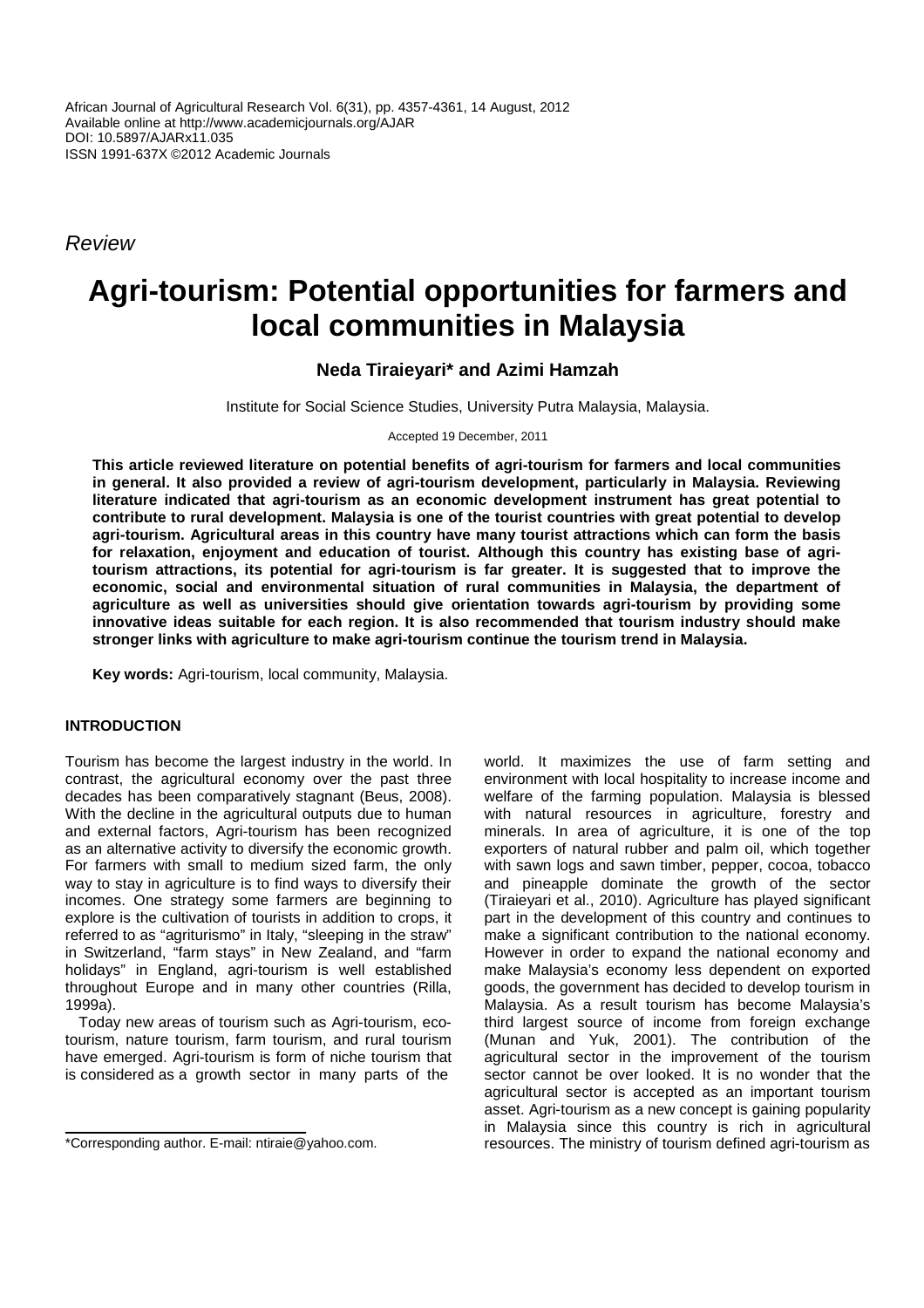| Year | Arrival      | <b>Receipt (RM)</b> |
|------|--------------|---------------------|
| 2010 | 24.6Million  | 56.5Billion         |
| 2009 | 23.6 Million | 53.4Billion         |
| 2008 | 22.0Million  | 49.6Billion         |
| 2007 | 20.9Million  | 46.1Billion         |
| 2006 | 17.4Million  | 36.3Billion         |
| 2005 | 16.4Million  | 32.0Billion         |
| 2004 | 15.7Million  | 29.7Billion         |
| 2003 | 10.5Million  | 21.3Billion         |
| 2002 | 13.2Million  | 25.8Billion         |
| 2001 | 12.7Million  | 24.2Billion         |
| 2000 | 10.2Million  | 17.3Billion         |
| 1999 | 7.9 Million  | 12.3 Billion        |
| 1998 | 5.5 Million  | 8.6 Billion         |

**Table 1.** Tourist arrival and reception to Malaysia.

Source:http://corporate.tourism.gov.my/research.asp?page=facts\_figures.

tourism activity that offers opportunities to visitors to visit agricultural villages and to understand the culture of Malaysia with providing social-economic benefits for local communities (Shubi, 2007). In the literature, there are several terms such as agro-tourism, farm tourism, farmbased tourism, and rural tourism that are often used instead with agri-tourism (Barbieri and Mshenga, 2008; Roberts and Hall, 2001; Wall, 2000). Literature reveals multiple definitions for agri-tourism based on range of characteristics. However, there is not a generally accepted one definition. Barbieri and Mshenga (2008) defined agri-tourism as any activity developed on farm with the intent of attracting guests. Maruti (2009) defined agri- tourism as an innovative agricultural activity related to tourism and agriculture both in which has capacity to create additional source of income and employment opportunities to the farmers and local communities.

According to Marques (2006) agri-tourism is a type of rural tourism in which the hosting house must be incorporated into an agricultural estate, allowing visitors to participate in agricultural activities. Similarly, Sonnino (2004) defined agri-tourism as action of hospitality carried out by agricultural entrepreneurs that must remain connected to farming activities. American Farm Bureau Federation (2004) made a definition of the concept as an enterprise at a working farm conducted for the enjoyment of visitors that generates income for the owner. Hence agri-tourism as an innovative activity in agriculture create extra source of income and employment opportunities for farmers and local community (Maruti, 2009).

# **THE DEVELOPMENT AND IMPLEMENTATION OF AGRI-TOURISM IN MALAYSIA**

The Malaysian economy was dependent on primary

commodities mainly rubber, palm oil and petroleum products (Stecker, 1996). In the 1970's, the government began the development of the manufacturing industry to expand the country's economy. During the 1980s tourism became an important industry in Malaysia, especially due to an increase in international travel (Stecker, 1996). In the mid 1980's, the economic recession made the government to give a high priority to the development of the tourism industry. Tourism was identified as a potential industry that could encourage the socio-economic development of Malaysia as a provider of foreign exchange earnings, and employment opportunities. The effort of the government in promoting the tourism industry was manifested by the establishment of the Ministry of Culture, Arts and Tourism in 1987. Later on in 2004, this ministry was restructured into three ministries; the Ministry of Tourism is one of them which were assigned to coordinate and implement government policies and strategies to tourism development. As a results, total tourist arrivals increased dramatically especially in 1990 and thereafter (Munan, 2002) (Table 1).

As it was mentioned earlier, agriculture has played a significant part in the development of this country and continues to make a significant contribution to the national economy. However structural changes in the Malaysian economy have brought new issues in the agricultural sector. Hence, the government encouraged agri-tourism among rural people as a new tourism concept. The Malaysian government, through the 9 Malaysian Plan, has opened opportunities for farmers to expand and diversify agricultural products and their related industries, such as agri-tourism. The importance of local participation in tourism was also stressed in the 7 Malaysian Plans 1996 to 2000 (Government of Malaysia, 1996). As a result, agri-tourism is gaining popularity dramatically in Malaysia, since this country has plenty of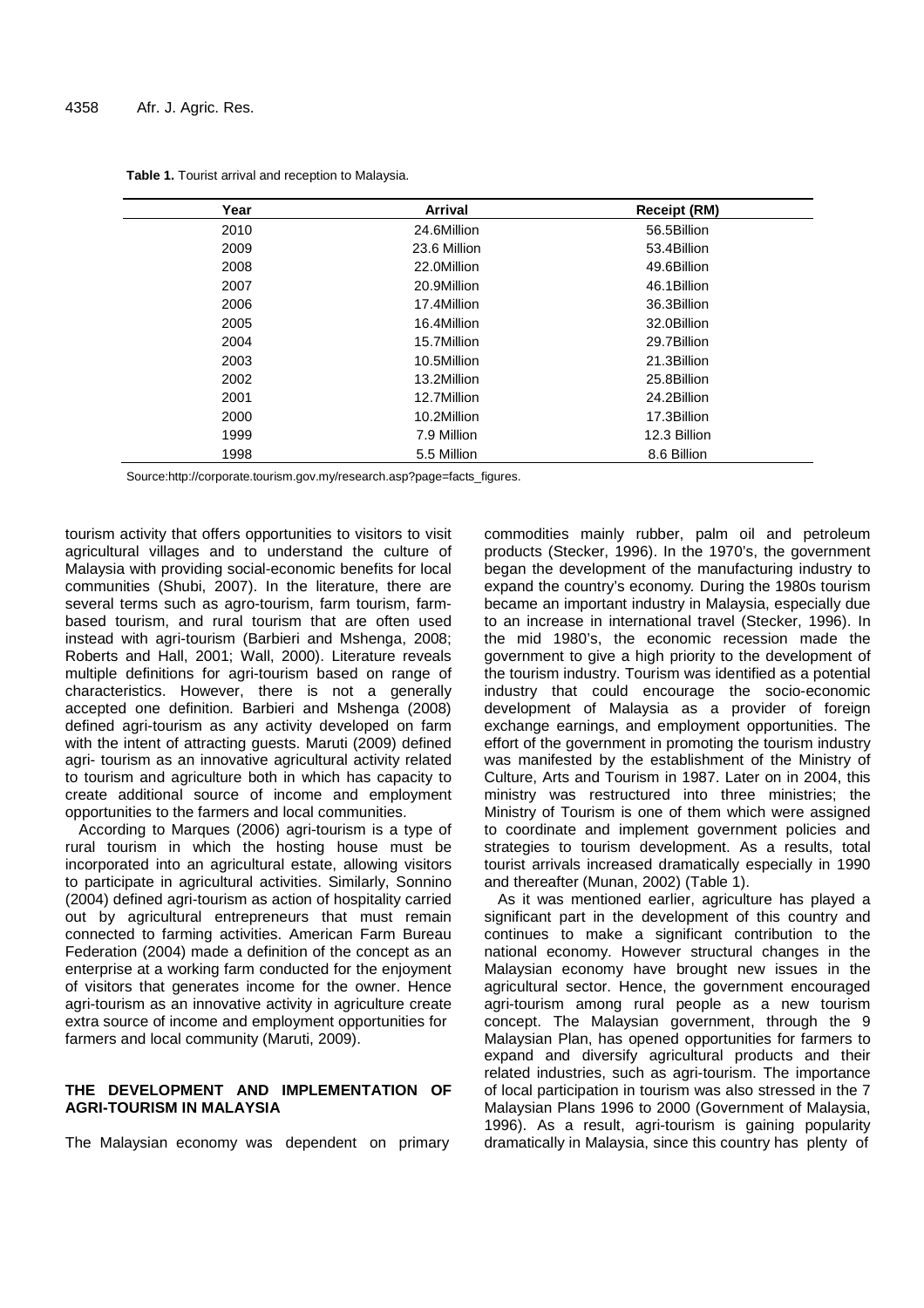agricultural resources. Agri-tourism is developing as a form of agricultural diversification among local communities in Malaysia. It can take many forms, including farm stays, bed and breakfasts, pick-your-own produce, agricultural festivals, and farm tours for adults and children (McGehee, 2007). The main agency accountable for the development of agri-tourism is the Ministry of Agriculture and Agro-Based Industry while the Tourism Ministry helps in terms of its promotion (Ministry of tourism Malaysia, 2011).

#### **THE POTENTIAL BENEFITS OF AGRI-TOURISM**

Agri-tourism has significant impacts on local community in terms of revenue and employment. It can contribute to rural development by generating new jobs and new value added. As a matter of fact, it also provides an opportunity for the visitor to come into direct contact with local community to experience the area and to appreciate the local products, the services and the landscape. Many farmers choose agri-tourism enterprises to develop an extra source of income to their traditional agricultural activities. Over the past century, farming has become more technologically advanced than ever before. Hence many small-scale farmers have been forced out of the industry completely or have found alternative sources of income. Small-scale farmers have found agri-tourism to be an effective means to add on their declining farm incomes. The main purposes behind agri-tourism are sustainable rural development and the supplementary income for farmers and local communities. A wide range of benefits has been identified as potential output of agritourism. The potential benefits of agri-tourism development extend to farmers, local communities, and tourism administrator. Overall, agri-tourism is seen by both local community and government as diversification options for business in the agricultural sector (Williams et al., 2001).

However, the benefits of agri-tourism development extend much further. From the point of view of agricultural industry, agri-tourism is perceived to be a tool of expanding farm operations; increasing awareness of local agricultural products; using farm based products in an innovative way; improving farm income; developing new market niches; increasing appreciation of the importance of conserving agricultural land uses; channeling additional on-farm revenues directly to family members; as well as leisure facilities; upgrade farm living and working areas; providing opportunities to achieve managerial skill and entrepreneurial spirit; and expanding the long term sustainability for farm businesses (Williams et al., 2001). However for local communities, agri-tourism can be a tool for inventing extra income for local businesses; revitalization of local facilities for visitors; helping to conserve local traditions such as handy craft; increasing knowledge about agricultural issues among

the public; developing the on-going use of local agricultural products and services; helping stabilize the rural economy by creating jobs and increases family and community income (Williams et al., 2001). Additional advantages include job creation, tourist expenditure in other local businesses, conservation of rural lifestyles that are culturally based on agriculture, and conservation of the nature.

### **ECONOMIC IMPACTS OF AGRI-TOURISM ON LOCAL COMMUNITY**

Studies of the economic impact of agri-tourism on local community focus more on the positive benefit although there are also negative economic impact such as lower wage jobs and seasonality. An economic impact analysis of agri-tourism normally focuses on change in income and employment in a region. As mentioned earlier agritourism as a specific form of business has multiple impacts on local community. Researchers in agri-tourism development have reported that the most motivations for agri-tourism development are economic (Weaver and Fennell, 1997; Busby and Rendle, 2000; McGehee et al., 2002; Miller, 1993; Nickerson et al., 2001). According to Gannon (1994) and Keiselbach and Long (1990) agritourism can help to solve difference in economic problems through economic diversification, employment creation, protection and improvement of both natural and built environment, and infrastructural improvements. There is growing evidence of economic effects of agritourism for local communities.

A survey by the New England Agricultural Statistics Service revealed that the total annual income from agritourism increased 86% between 2000 and 2002 (Notebook, 2005). A study of visitors to The Flower Fields in Carlsbad showed a positive economic impact for the flower field farm operation and the city of Carlsbad, one of the wealthiest communities in California, United States. The economic benefits to the community have been considerable. Direct expenditures by visitors to The Flower Fields reported about \$2.3 million in Carlsbad and about \$7.76 million in San Diego County (Lobo et al., 2005). Hawaii Agricultural Statistical Office (2004) stated that farmers in Hawaii currently are engaged in agritourism business activities. In terms of revenues originated from agri-tourism, on-farm sales direct to visitors accounted roughly 40% of total revenues; followed by retail sales of products from other farms and souvenir items (26.8%); outdoor recreation (14.8%); accommodations (7.4%); education, including farm tours (3.5%); and entertainment (3.1%). The report also noted that farmers received orders for agri-tourism products after visitors returned home. Weaver and Fennell (1997) found those Canadian respondents' reasons for establishing their vacation farms were economic or financial. McGehee et al. (2002) found the top two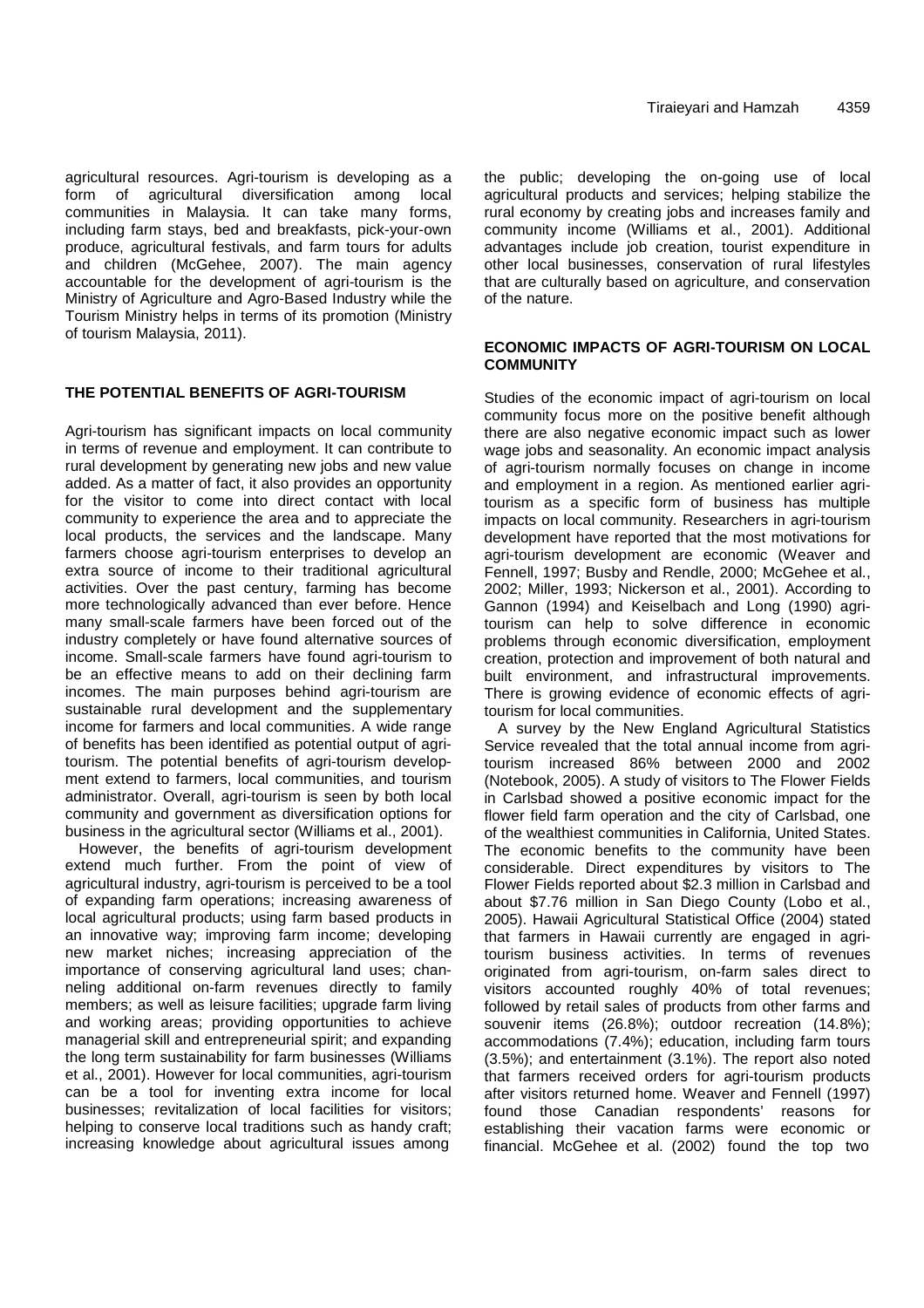motivations for agri-tourism development among small farm families in Virginia were 'to create extra income and to completely use resources. In the United Kingdom, study indicated that what initially may begin as social or cultural motivators gradually become economically based for some agri-tourism owners (Busby and Rendle, 2000).

Stewart (1995) pointed many examples where agritourism activities become the main source of income for the farm family. Busby and Rendle (2000) found that for many, the added income gained from agri-tourism activities is little. However, even a small contribution may cause the difference between survival and bankruptcy. Getz and Carlson (2000) found that the appeal of finding economic means to support a rural lifestyle was the strongest motivation among rural Western Australians. Contini et al. (2009) reported that 6.6% of the total income of hotels and restaurants produced by agritourism in Low-Valdesa, Italy while the impact on employment is 10.46% of the total employment. Agritourism is developing as a form of agricultural diversification among local communities in Malaysia. However, it is still new in Malaysia and the progress in Malaysian economy is still new. For a country such as Malaysia, agri- tourism has played big roles to generate income for the country.

For example, the number of local tourists as well as foreigners has been increased (History of Agri-tourism, 2008). The increasing of the foreigner has also increasing the foreign money exchange into the country that will generate the income to the country. In Malaysia, most if the agri- tourism spots provide the home stay. Home stay becomes popular in Malaysia because of the variation of its culture that comes from the different races in Malaysia. The concept of home stay provide the tourist a place to stay and at the same time joining the activities that arranged by the owner (History of Agri-tourism, 2008).

# **SOCIAL AND CULTURAL IMPACT OF AGRI-TOURISM ON LOCAL COMMUNITY**

Agri-tourism has impact on individual behaviors, family relations, life styles, and traditions of the local community. This activity brings different visitors of different languages, cultures and life style to one another. Therefore, agri-tourism will not only create employment for the people but it can also develop social and cultural values. Agri-tourism can transform the socio-cultural dimension of local community as well. The changing conditions have socio-cultural impacts on the communities not only on rural people but also on urban people (Topcu, 2007). Education activities in agri-tourism development process offer new skills to local community. Agri-tourism connects rural and urban people; through this way local community may have chances for closer

relations with urban life and urban people should also have better insight about the rural areas of the world. This may cause communication between urban and rural people. Agri-tourism plays an efficient role for changing the migration numbers by offering job opportunity to local people.

Weaver and Fennell (1997) indicated that an important motivation among their Canadian respondents to share the rural experience with visitors was opportunities to socialize and meet new people. Agri-tourism programs help capitalize on the natural, historical, and cultural resources of communities and can also help to build community pride and improve the quality of life for local community (Karabati et al., 2009). According to the analysis of Pearce (1990) visitors were beneficial for children, since they were able to meet new people with different cultures. While visitors occasionally helped with farm activities. This help can be as a motive for having guests. However, dealing with people from different culture may sometimes cause problems as well, such as excessive drinking, arguments among family member, awkward conversations about politics, religion, culture and so on (Karabati et al., 2009). There is no study found in Malaysian context that studies the social and cultural impacts of agri-tourism on local communities.

### **ENVIRONMENTAL IMPACT OF AGRI-TOURISM ON LOCAL COMMUNITY**

Although agri-tourism preserves the environment and natural resources, it attracts inflow of people including visitors, workers and investors into an area limited in size. With increased population, the area begins to become degraded. Agri-tourism will also require infrastructure, transportation and facilities which can cause environmental pollution; affects land stability and water resources that ultimately degrade the tourist area.

# **CONCLUSION AND RECOMMENDATIONS**

This paper helped illustrate the benefits that agri-tourism may bring to farmers and local communities. Malaysia has great potential to develop agri-tourism due to natural attractions and different types of agricultural products as well as rural traditions. It is a good opportunity to develop this business in Malaysia. Hence, the Departments of Agriculture and universities should give orientation towards this and provide some innovative ideas related to the agri-tourism. The government should also provide financial aids to the agri-tourism activities in Malaysia as well. This country has developed a well-established tourist industry, well-endowed with natural resources; obviously it has the great potential for lucrative agritourism activities. Thus, governments should encourage